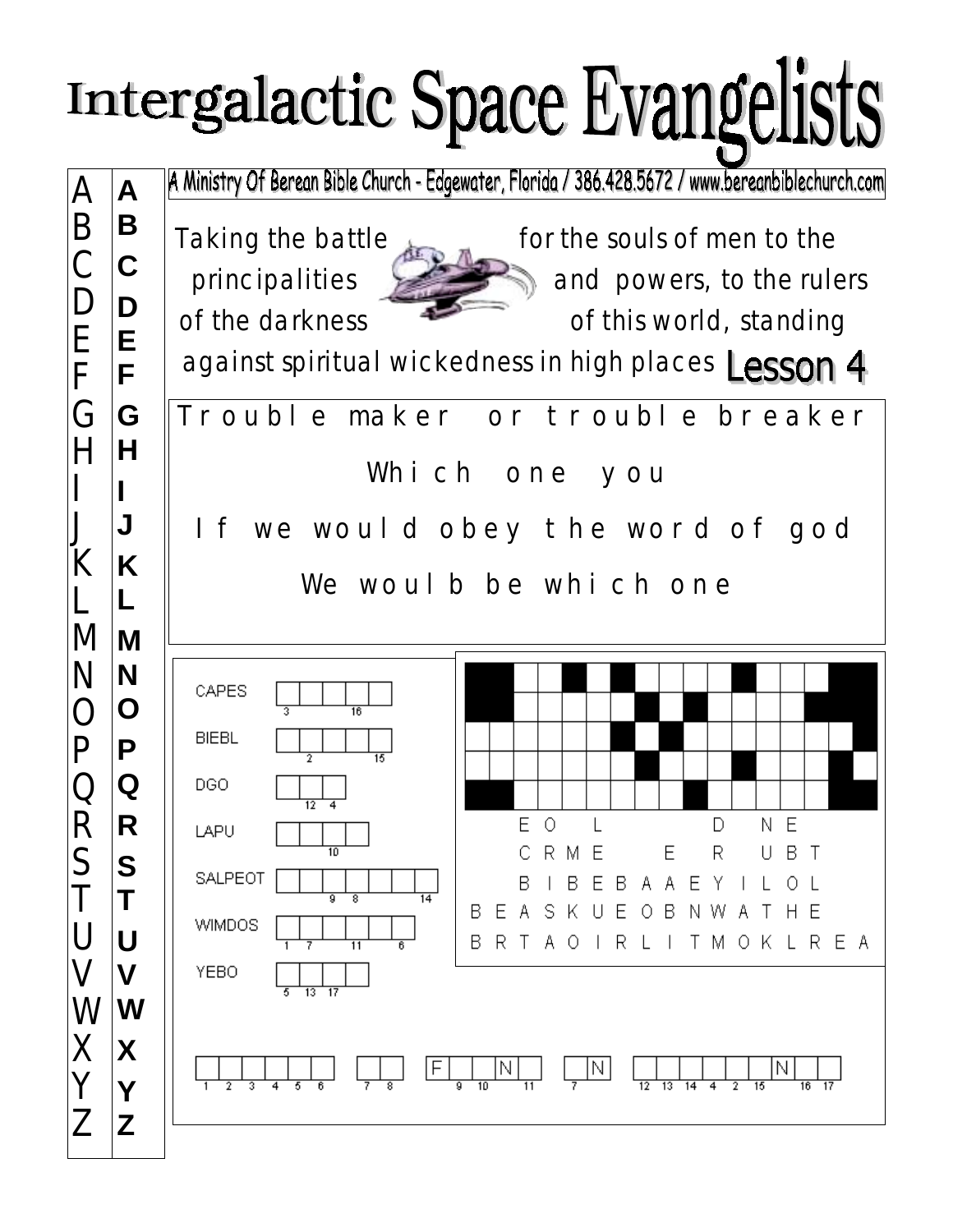## **The** Intergalactic Space Evangelist Part 4 Blind Man's Bluff

P1 Remember that last time our hero's were in desperate trouble. A MegaMeteorBlast was heading right for them. Jewels, at the command of Commander "**M**", had engaged the *SOF* or Shield Of Faith. SemaJ ejected from the ship just before the MegaMeteorBlast slammed into *FALCON 1*. We pick up now from last weeks story.

P2 OK said M. Do you have the shield of faith turned on? Checking said SemaJ. Yes the SOF is on he reported. Then you have nothing to fear from the IDD MegaMeteorBlast. Just as soon as it hits your SOF it will destroy itself. 20 seconds said Jake. But you must stay on course Jewels that is why the controls are locked. They are not jammed. Remember Falcon 1 is powered by the Word Of God and so it will head straight for the evil and destroy it but you will be safe. You must trust the WORD.

switch just as Falcon 1 slammed into the IDD MegaMeteorBlast!

radio. I'm trying replied Jewels.

P3 10 seconds said Jake. Are you sure M? Said Jewels. Yes said M do NOT avoid the MegaMeteorBlast. This is crazy said SemaJ. I am getting out of here! SemaJ **hit his auto ejection DEMAS** 

P4 There was a **huge flash of white blinding** light. **FALCON 1 began to shimmy and shake.** Jake reached down **and tightened his seat belt.** Jake reached down Jewels' helmet shook the controls. Keep it on course, Commander "**M**" said from the

P5 Where is SemaJ? Asked Jewels. Can you see him? All at once the scene cleared and the MegaMeteorBlast was gone. The Shield Of Faith held! Shouted Jake. Great! Said Commander "**M**". Where did SemaJ get to? Tracking him now, one minute, there he is! Said Jake. 4 points off the starboard bow. Said Jewels. Let's go get him. Said Jake.

P6 Help! Cried SemaJ. I am floating away. You should have listened to Commander "**M**". Said Jewels. We did not take any damage at all using the Shield Of Faith. I just got scared that's all, said SemaJ. We were all scared, said Commander "**M**", but sometimes you just need to trust in God and his word.

P7 All at once alarms began to go off again in *FALCON 1*. Beep, beep, beep.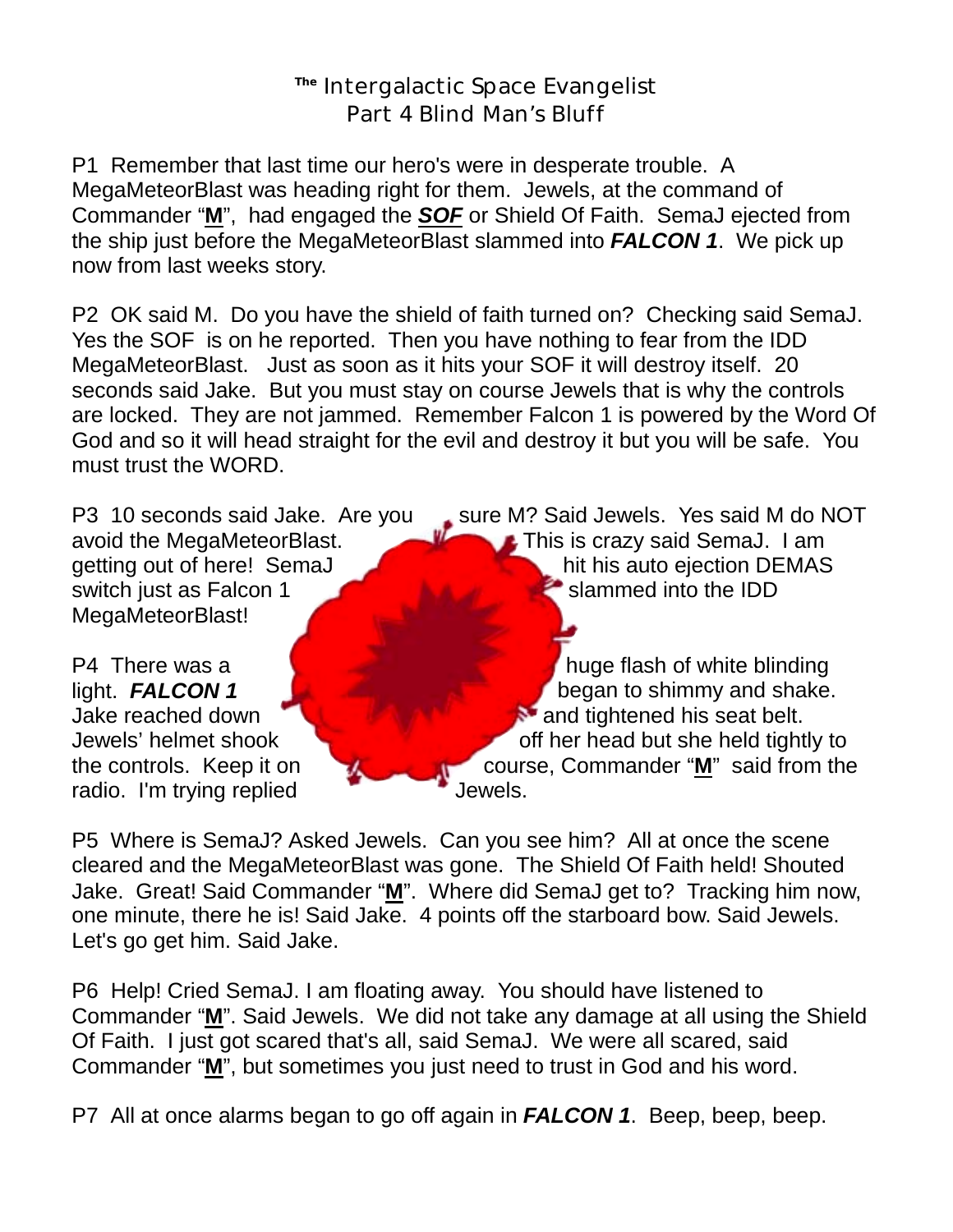Whine, whine, whine. Whine, beep, whine, beep. What is that, asked Jake. Enemy ship coming in from behind us, said Jewels. What else is going to happen today, asked Jake.

Jake. Help! Said SemaJ.

P8 From behind the **FALCON 1** a light flashed and an Intergalactic Disciples of the Devil (IDD) ship appeared. Shields UP! Said Jewels. Hey, they are not coming towards  $\Box$  us said Jewels. What are they up to? Asked

P9 A bright green light  $\sim$   $\sim$   $\sim$   $\sim$  came from the IDD ship and landed on SemaJ. He sparkled  $\sim$  for a second and then vanished! He has been transported  $\Box$  ) onto that IDD ship, said Jake. And just as soon as it came, the IDD ship was gone, and SemaJ with it.

P10 A creepy voice came over the radio of *FALCON 1*. We may not have destroyed your ship but now we have one of you! The voice said. And you will never see him again ahahahahahahaah.

P11 What will our friends do now? What will happen to the hapless SemaJ? Tune in next week for more adventures of the Intergalactic Space Evangelist!

| Υ  | М                | R.            |    |           |    |               |              |              |              |             |       |              | ZAABJORQDBDOQ |              |              |          | X R T Q  |           |           | <b>COMMANDER M</b>                                                           |
|----|------------------|---------------|----|-----------|----|---------------|--------------|--------------|--------------|-------------|-------|--------------|---------------|--------------|--------------|----------|----------|-----------|-----------|------------------------------------------------------------------------------|
| F  | Ρ                | S             | Ρ  | T.        | P  | $\mathcal{C}$ | $\mathbf{P}$ |              | G J          | N L P       |       |              | W             | $\mathbf{P}$ | Ρ            | Α        | Е        | R         | X         | <b>DEMAS</b>                                                                 |
| Ε  | $\subset$        | N             | E. | Τ         | D  | E             | B            | $\bigcap$    | N            | T           | M     | $\Omega$     | D             | S.           | $\top$       | W        | K        | $\bigcap$ | $\bigcap$ | <b>JAKE</b>                                                                  |
| S  | H.               | T             | Е  | т.        | D  | $\Omega$      | F            | $\mathbf F$  | A            | $\mathbf I$ | T     | H            | V             | Κ            | V            | V        | A        | Π         | В         | <b>JEWELS</b><br><b>SEMAJ</b><br><b>SHIELDOFFAITH</b><br><b>TROUBLEMAKER</b> |
| Z. | $\circ$          | $\mathcal{C}$ |    | N C C     |    | M             | $\mathbb D$  | Υ            | L            | Z           |       |              | H S Y G C     |              |              | L        | Е        | B         | W         |                                                                              |
| A  |                  | W             | A  | Y         | S  | $\circ$       | B            | E            | Y            | Т           | Η     | Ε            | W             | $\Omega$     | R            | D        | R        | T.        | D         |                                                                              |
|    | N                | Q             | W  | Е         | G  | $\mathbf B$   | Υ            | $\rm V$      |              | S Y Z       |       | $\mathbf{F}$ | M J           |              | H            | B        | B        | Е         | Е         | <b>WORDOFGOD</b>                                                             |
| F  | W                | Z.            | U  | O         |    | S             | M            | Ζ            | $\mathbf D$  |             | X H M |              | Т             |              | A M          | Α        | Е        | M         | . т.      |                                                                              |
| S  | F                | $\Gamma$      | V  | B         | Е  | M             | $\mathbf{F}$ | S.           | W            | S.          | A     | U            | J             | M            | $\mathbf D$  | D        | L        | A         | N         | What                                                                         |
|    | $\left( \right)$ | G             | F  | $\bigcap$ | D  | R             | $\circ$      | W            | V            | N           | L     | S.           | $\perp$       | $\mathbf{E}$ | $\mathbf{L}$ | $\top$   | B.       | K         | F.        | Happens<br>When you                                                          |
| W  | F                | D.            | S  | $\circ$   | K  |               | Z C          | Z            | D O          |             | A E   |              | $\mathbf{L}$  | S.           | K            | $\circ$  | U        | Е         | ΤJ        | Do not<br>Obey the                                                           |
| E  | Н                | R             | Е  | W         | S. | $\mathbf{E}$  | $\mathbf{P}$ | $\mathbf{E}$ | D M O A W    |             |       |              |               | K            | $\mathsf{A}$ | $\Omega$ | $\Omega$ | R         |           | Word of God                                                                  |
| Ρ  | J                | W             | М  | I         | Χ  | F             | R            | Q            | Е            | J           |       | A K          | 一E            | Е            | L            | D        | R        | Z J       |           |                                                                              |
|    | S                | Y             | т  | N         | Z  | М             | V            | D            | $\mathbf{L}$ | B           | Χ     | M            | $\mathcal{C}$ | F            | ٠J           | D        | Т        | Z         | Н         |                                                                              |
| V  | F                |               | E  | N         | F  | T.            | Y            | Е            | R            |             | A C   | M            | N             | Κ            |              | M        | M        | F.        | F         |                                                                              |

Write The 3 Hidden Phrases Here!